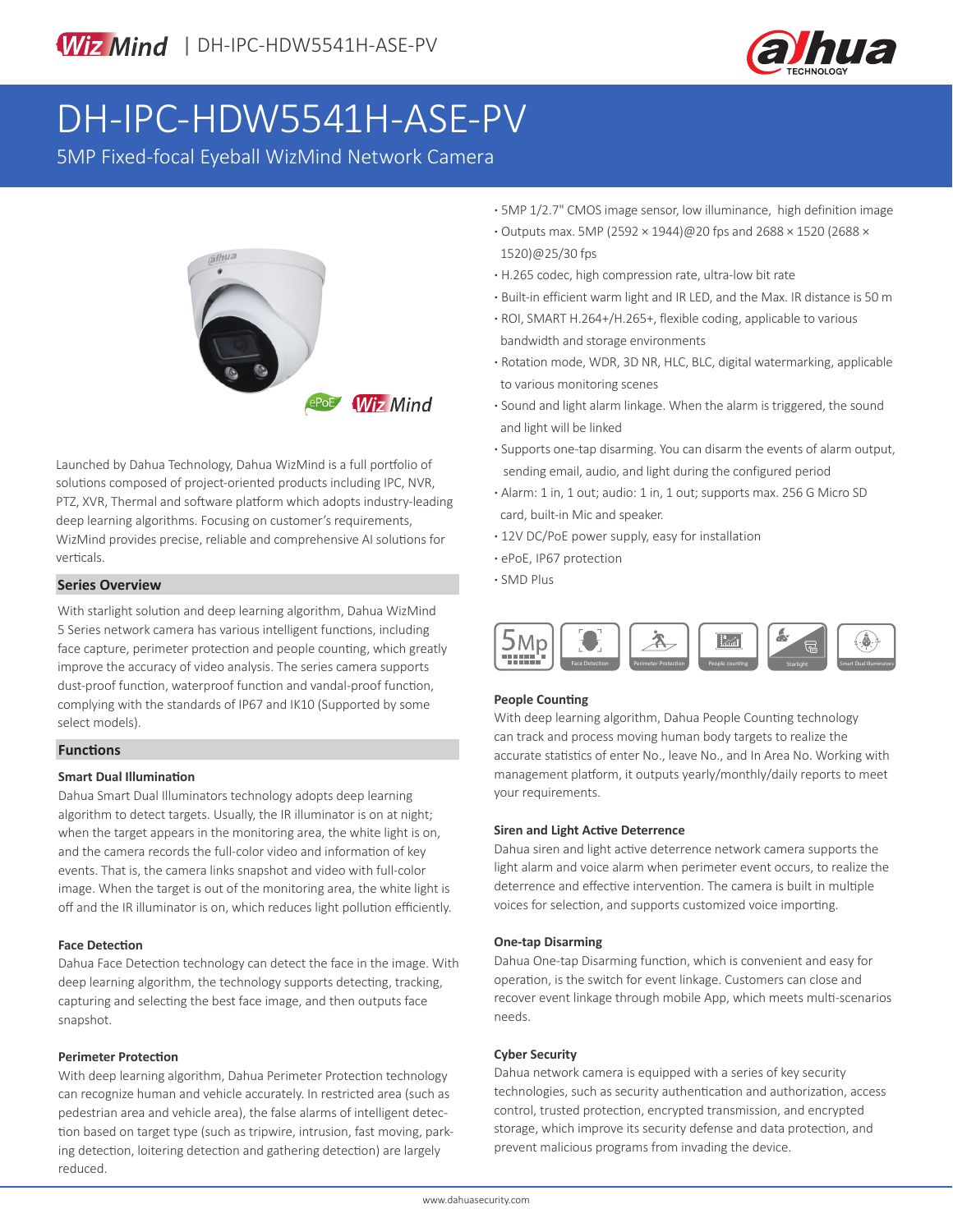#### **Protection (IP67, wide voltage)**

IP67: The camera passes a series of strict test on dust and soak. It has dust-proof function, and the enclosure can works normal after soaking in 1 m deep water for 30 minutes.

Wide voltage: The camera allows ±30% input voltage tolerance (wide voltage range), and it is widely applied to outdoor environment with instable voltage.

#### **Technical Specification**

Heat Map Yes

#### Camera

| Image Sensor                 |                  | 1/2.7" CMOS                                                                                                                                                            |                      |                               |                               |
|------------------------------|------------------|------------------------------------------------------------------------------------------------------------------------------------------------------------------------|----------------------|-------------------------------|-------------------------------|
| Max. Resolution              |                  | 2592 (H) × 1944 (V)                                                                                                                                                    |                      |                               |                               |
| <b>ROM</b>                   |                  | 128 MB                                                                                                                                                                 |                      |                               |                               |
| <b>RAM</b>                   |                  | 512 MB                                                                                                                                                                 |                      |                               |                               |
| <b>Scanning System</b>       |                  | Progressive                                                                                                                                                            |                      |                               |                               |
| Electronic Shutter Speed     |                  | Auto/Manual 1/3 s-1/100,000 s                                                                                                                                          |                      |                               |                               |
| Min. Illumination            |                  | 0.005 Lux@F1.6 (Color, 30IRE)<br>0.0005 Lux@F1.6 (B/W, 30IRE)<br>0 Lux (Illuminator on)                                                                                |                      |                               |                               |
| S/N Ratio                    |                  | > 56 dB                                                                                                                                                                |                      |                               |                               |
| <b>Illumination Distance</b> |                  | 2.8 mm: 20 m (65.6 ft)<br>3.6 mm: 30 m (98.4 ft)<br>6 mm: 50 m (164.0 ft)                                                                                              |                      |                               |                               |
| Illuminator On/Off Control   |                  | Auto/Manual                                                                                                                                                            |                      |                               |                               |
| <b>Illuminator Number</b>    |                  | 2 (IR light); 2 (warm light)                                                                                                                                           |                      |                               |                               |
| Pan/Tilt/Rotation Range      |                  | Pan: 0°-360°<br>Tilt: 0°-78°<br>Rotation: 0°-360°                                                                                                                      |                      |                               |                               |
| Lens                         |                  |                                                                                                                                                                        |                      |                               |                               |
| Lens Type                    |                  | Fixed-focal                                                                                                                                                            |                      |                               |                               |
| Lens Mount                   |                  | M12                                                                                                                                                                    |                      |                               |                               |
| <b>Focal Length</b>          |                  | 2.8 mm; 3.6 mm; 6 mm                                                                                                                                                   |                      |                               |                               |
| Max. Aperture                |                  | 2.8 mm: F1.6<br>3.6 mm: F1.6<br>6 mm: F1.6                                                                                                                             |                      |                               |                               |
| Field of View                |                  | 2.8 mm: Horizontal 98° × Vertical 71° × Diagonal 129°<br>3.6 mm: Horizontal 80° x Vertical 58° x Diagonal 107°<br>6.0 mm: Horizontal 50° x Vertical 37° x Diagonal 64° |                      |                               |                               |
| Iris Control                 |                  | Fixed                                                                                                                                                                  |                      |                               |                               |
| Close Focus Distance         |                  | $2.8$ mm: $1.1$ m ( $3.6$ ft)<br>3.6 mm: 1.6 m (5.2 ft)<br>6.0 mm: $3.1$ m ( $10.2$ ft)                                                                                |                      |                               |                               |
| DORI<br>Distance             | Lens             | Detect                                                                                                                                                                 | Observe              | Recognize                     | Identify                      |
|                              | $2.8 \text{ mm}$ | 63.6 m<br>(208.7 ft)                                                                                                                                                   | 25.4 m<br>(83.3 ft)  | 12.7 m<br>$(41.7 \text{ ft})$ | 6.4 <sub>m</sub><br>(21.0 ft) |
|                              | 3.6 mm           | 79.4 m<br>(260.5 ft)                                                                                                                                                   | 31.8 m<br>(104.3 ft) | 15.9 m<br>(52.2 ft)           | 7.9 m<br>(25.9 ft)            |
|                              | 6 mm             | 120.0 m<br>(393.7 ft)                                                                                                                                                  | 48.0 m<br>(157.5 ft) | 24.0 m<br>(78.7 ft)           | 12.0 m<br>(39.4 ft)           |
| Smart Event                  |                  |                                                                                                                                                                        |                      |                               |                               |
| <b>IVS</b>                   |                  | Abandoned object; missing object                                                                                                                                       |                      |                               |                               |

Professional, intelligent

| IVS (Perimeter Protection) | Intrusion; tripwire; fast moving (the three functions<br>support the classification and accurate detection<br>of vehicle and human); loitering detection; people<br>gathering; parking detection                                                                                                                                                                                      |  |  |
|----------------------------|---------------------------------------------------------------------------------------------------------------------------------------------------------------------------------------------------------------------------------------------------------------------------------------------------------------------------------------------------------------------------------------|--|--|
| <b>Face Detection</b>      | Face detection; track; optimization; snapshot; face<br>enhancement; face exposure; face matting setting: face,<br>single inch photo; three snapshot methods: real-time<br>snapshot, optimization snapshot, quality priority; face<br>angle filter; optimization time setting                                                                                                          |  |  |
| <b>People Counting</b>     | Support the counting of enter number, leave number<br>and pass number, and displaying and outputting<br>yearly/monthly/daily reports<br>Support the counting of number in area, and 4 rules<br>configuration. Count number of people and stay time,<br>and link alarm<br>Support queue management, and 4 rules configuration.<br>Count number of people and stay time, and link alarm |  |  |
| Smart Search               | Work together with Smart NVR to perform refine<br>intelligent search, event extraction and merging to event<br>videos                                                                                                                                                                                                                                                                 |  |  |
| Video                      |                                                                                                                                                                                                                                                                                                                                                                                       |  |  |
| Video Compression          | H.265; H.264; H.264H; H.264B; MJPEG (only supported<br>by the sub stream)                                                                                                                                                                                                                                                                                                             |  |  |
| <b>Smart Codec</b>         | Smart H.265+; Smart H.264+                                                                                                                                                                                                                                                                                                                                                            |  |  |
| Video Frame Rate           | Main stream: (2592 × 1944@1-20 fps)<br>(2688 × 1520@1-25/30 fps)<br>$(1920 \times 1080@1 - 50/60$ fps)<br>Sub stream: (704 × 576@1-50 fps/704 × 480@1-60 fps)<br>Third stream: (1920 × 1080@1-25/30 fps)<br>*The values above are the max. frame rates of each<br>stream; for multiple streams, the values will be subjected<br>to the total encoding capacity.                       |  |  |
| <b>Stream Capability</b>   | 3 streams                                                                                                                                                                                                                                                                                                                                                                             |  |  |
| Resolution                 | 5M (2592 × 1944); 4M (2688 × 1520); 4M (2560 × 1440);<br>3M (2304 × 1296); 1080p (1920 × 1080);<br>$1.3M(1280 \times 960)$ ; 720p (1280 × 720);<br>D1 (704 $\times$ 576/704 $\times$ 480); VGA (640 $\times$ 480);<br>CIF (352 × 288/352 × 240)                                                                                                                                       |  |  |
| <b>Bit Rate Control</b>    | CBR/VBR                                                                                                                                                                                                                                                                                                                                                                               |  |  |
| Video Bit Rate             | H.264: 32 kbps-8192 kbps<br>H.265: 12 kbps-8192 kbps                                                                                                                                                                                                                                                                                                                                  |  |  |
| Day/Night                  | Auto (ICR)/Color/B/W                                                                                                                                                                                                                                                                                                                                                                  |  |  |
| BLC                        | Yes                                                                                                                                                                                                                                                                                                                                                                                   |  |  |
| <b>HLC</b>                 | Yes                                                                                                                                                                                                                                                                                                                                                                                   |  |  |
| <b>WDR</b>                 | 120 dB                                                                                                                                                                                                                                                                                                                                                                                |  |  |
| Scene Self-adaptation      | Yes                                                                                                                                                                                                                                                                                                                                                                                   |  |  |
| White Balance              | Auto; natural; street lamp; outdoor; manual; regional<br>custom                                                                                                                                                                                                                                                                                                                       |  |  |
| Gain Control               | Auto; manual                                                                                                                                                                                                                                                                                                                                                                          |  |  |
| Noise Reduction            | 3D NR                                                                                                                                                                                                                                                                                                                                                                                 |  |  |
| <b>Motion Detection</b>    | OFF/ON (4 areas, rectangular)                                                                                                                                                                                                                                                                                                                                                         |  |  |
| Region of Interest (RoI)   | Yes (4 areas)                                                                                                                                                                                                                                                                                                                                                                         |  |  |
| <b>Smart Illumination</b>  | Yes                                                                                                                                                                                                                                                                                                                                                                                   |  |  |
| Defog                      | Yes                                                                                                                                                                                                                                                                                                                                                                                   |  |  |
| Image Rotation             | 0°/90°/180°/270° (Support 90°/270° with 1080p<br>resolution and lower)                                                                                                                                                                                                                                                                                                                |  |  |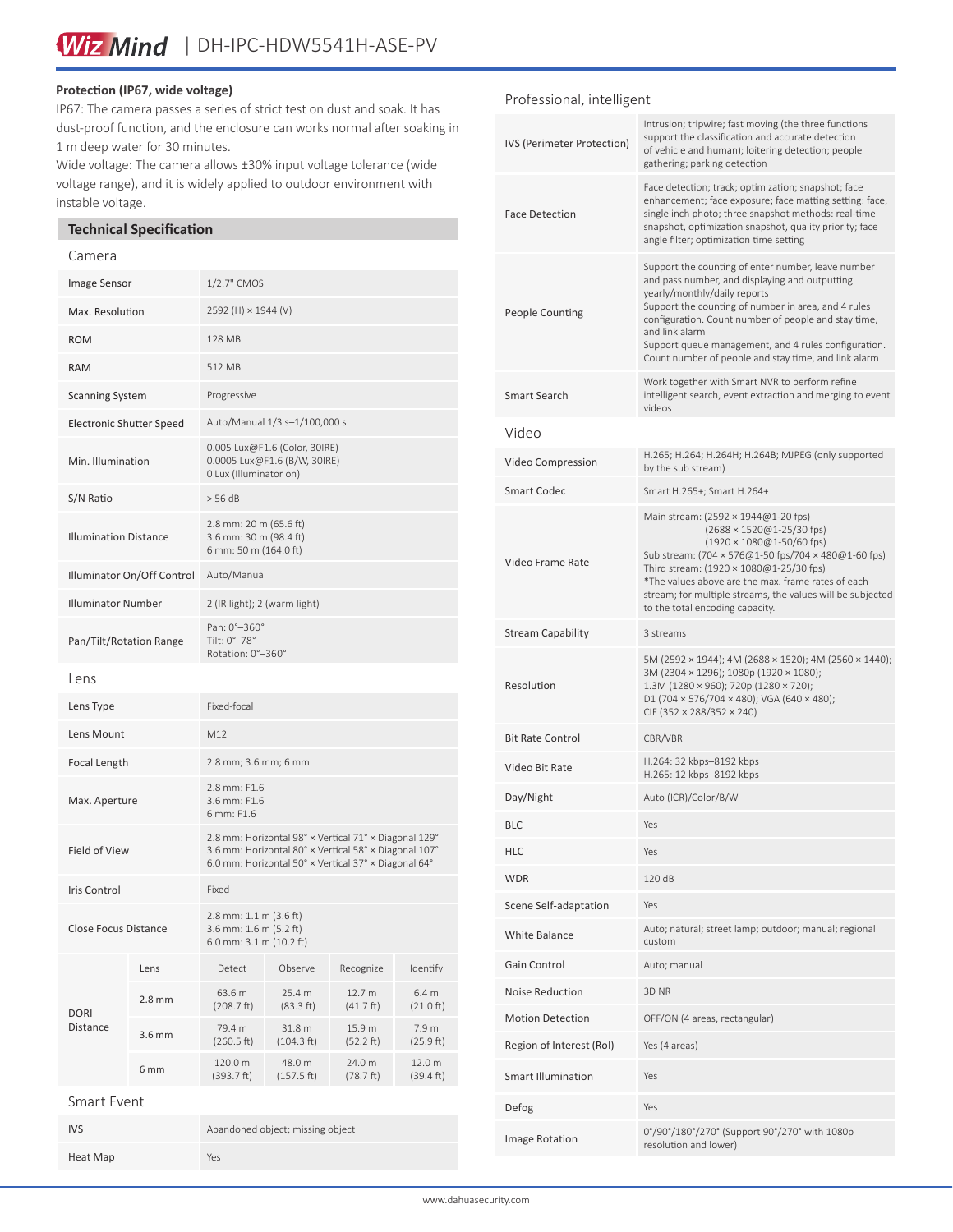## Wiz Mind | DH-IPC-HDW5541H-ASE-PV

| Mirror                   | Yes                                                                                                                                                                                                                                                                                                                                                                                                                                                                                                                                                                                                     |  |  |  |
|--------------------------|---------------------------------------------------------------------------------------------------------------------------------------------------------------------------------------------------------------------------------------------------------------------------------------------------------------------------------------------------------------------------------------------------------------------------------------------------------------------------------------------------------------------------------------------------------------------------------------------------------|--|--|--|
| <b>Privacy Masking</b>   | 4 areas                                                                                                                                                                                                                                                                                                                                                                                                                                                                                                                                                                                                 |  |  |  |
| Audio                    |                                                                                                                                                                                                                                                                                                                                                                                                                                                                                                                                                                                                         |  |  |  |
| <b>Built-in MIC</b>      | Yes                                                                                                                                                                                                                                                                                                                                                                                                                                                                                                                                                                                                     |  |  |  |
| <b>Audio Compression</b> | PCM; G.711a; G.711Mu; G.726; G.723                                                                                                                                                                                                                                                                                                                                                                                                                                                                                                                                                                      |  |  |  |
| Alarm                    |                                                                                                                                                                                                                                                                                                                                                                                                                                                                                                                                                                                                         |  |  |  |
| Alarm Event              | No SD card; SD card full; SD card error; service life<br>warning; network disconnection; IP conflict; illegal<br>access; motion detection; video tampering; tripwire;<br>intrusion; fast moving; abandoned object; missing object;<br>loitering detection; people gathering; parking detection;<br>scene changing; audio detection; voltage detection;<br>defocus detection; external alarm; face detection; people<br>counting in area; stay alarm; people counting; people No.<br>exception detection; safety exception; light alarm; sound<br>alarm (21 built-in sounds and custom voices importing) |  |  |  |
| Network                  |                                                                                                                                                                                                                                                                                                                                                                                                                                                                                                                                                                                                         |  |  |  |
| Network Port             | RJ-45 (10/100 Base-T)                                                                                                                                                                                                                                                                                                                                                                                                                                                                                                                                                                                   |  |  |  |
| SDK and API              | Yes                                                                                                                                                                                                                                                                                                                                                                                                                                                                                                                                                                                                     |  |  |  |
| <b>Cyber Security</b>    | Video encryption; firmware encryption; configuration<br>encryption; Digest; WSSE; account lockout; security logs;<br>IP/MAC filtering; generation and importing of X.509<br>certification; syslog; HTTPS; 802.1x; trusted boot; trusted<br>execution; trusted upgrade                                                                                                                                                                                                                                                                                                                                   |  |  |  |
| Network Protocol         | IPv4; IPv6; HTTP; TCP; UDP; ARP; RTP; RTSP; RTCP; RTMP;<br>SMTP; FTP; SFTP; DHCP; DNS; DDNS; QoS; UPnP; NTP;<br>Multicast; ICMP; IGMP; NFS; SAMBA; PPPoE; SNMP                                                                                                                                                                                                                                                                                                                                                                                                                                          |  |  |  |
| Interoperability         | ONVIF (Profile S/Profile G/Profile T); CGI; Milestone;<br>Genetec                                                                                                                                                                                                                                                                                                                                                                                                                                                                                                                                       |  |  |  |
| User/Host                | 20 (Total bandwidth: 80 M)                                                                                                                                                                                                                                                                                                                                                                                                                                                                                                                                                                              |  |  |  |
| Storage                  | FTP; SFTP; Micro SD card (support max. 256 G); NAS                                                                                                                                                                                                                                                                                                                                                                                                                                                                                                                                                      |  |  |  |
| <b>Browser</b>           | IE: IE8; IE9; IE11<br>Chrome<br>Firefox                                                                                                                                                                                                                                                                                                                                                                                                                                                                                                                                                                 |  |  |  |
| Management Software      | Smart PSS; DSS; DMSS                                                                                                                                                                                                                                                                                                                                                                                                                                                                                                                                                                                    |  |  |  |
| <b>Mobile Client</b>     | IOS; Android                                                                                                                                                                                                                                                                                                                                                                                                                                                                                                                                                                                            |  |  |  |
| Certification            |                                                                                                                                                                                                                                                                                                                                                                                                                                                                                                                                                                                                         |  |  |  |
| Certifications           | CE-LVD: EN62368-1<br>CE-EMC: Electromagnetic Compatibility Directive<br>2014/30/EU<br>FCC: 47 CFR FCC Part 15, Subpart B<br>UL/CUL: UL62368-1 & CAN/CSA C22.2 No. 62368-1-14                                                                                                                                                                                                                                                                                                                                                                                                                            |  |  |  |
| Port                     |                                                                                                                                                                                                                                                                                                                                                                                                                                                                                                                                                                                                         |  |  |  |
| Audio Input              | 1 channel (RCA port)                                                                                                                                                                                                                                                                                                                                                                                                                                                                                                                                                                                    |  |  |  |
| Audio Output             | 1 channel (RCA port)                                                                                                                                                                                                                                                                                                                                                                                                                                                                                                                                                                                    |  |  |  |
| Alarm Input              | 1 channel in: 5mA 3V-5V DC                                                                                                                                                                                                                                                                                                                                                                                                                                                                                                                                                                              |  |  |  |
| Alarm Output             | 1channel out: 300mA 12V DC                                                                                                                                                                                                                                                                                                                                                                                                                                                                                                                                                                              |  |  |  |
| Power                    |                                                                                                                                                                                                                                                                                                                                                                                                                                                                                                                                                                                                         |  |  |  |
| Power Supply             | DC 12V (±30%)/PoE (802.3af)/ePoE                                                                                                                                                                                                                                                                                                                                                                                                                                                                                                                                                                        |  |  |  |
| Power Consumption        | Basic power consumption: 1.9W (12V DC); 2.4W (PoE)<br>Max. power consumption (WDR + face recognition +<br>light and sound alarm + IR LED intensity): 8.3W (12V DC);<br>8.7W (PoE)                                                                                                                                                                                                                                                                                                                                                                                                                       |  |  |  |

#### Environment

| <b>Operating Temperature</b> | $-40^{\circ}$ C to +60°C (-40°F to +140°F)                                  |  |  |
|------------------------------|-----------------------------------------------------------------------------|--|--|
| <b>Operating Humidity</b>    | $\leq 95\%$                                                                 |  |  |
| Storage Temperature          | $-40^{\circ}$ C to +60 $^{\circ}$ C (-40 $^{\circ}$ F to +140 $^{\circ}$ F) |  |  |
| Protection                   | <b>IP67</b>                                                                 |  |  |
| Structure                    |                                                                             |  |  |
| Casing                       | Metal                                                                       |  |  |
| <b>Product Dimensions</b>    | $\Phi$ 122 mm × 110.9 mm ( $\Phi$ 4.8" × 4.4")                              |  |  |
| Net Weight                   | 756 g (1.7 lb)                                                              |  |  |
| <b>Gross Weight</b>          | 940 g (2.1 lb)                                                              |  |  |

| <b>Ordering Information</b> |                        |                                                       |  |  |  |
|-----------------------------|------------------------|-------------------------------------------------------|--|--|--|
| <b>Type</b>                 | Model                  | Description                                           |  |  |  |
| 5MP<br>Camera               | DH-IPC-HDW5541H-ASF-PV | 5MP Fixed-focal Eyeball WizMind<br>Network Camera     |  |  |  |
|                             | IPC-HDW5541H-ASF-PV    | 5MP Fixed-focal Eyeball WizMind<br>Network Camera     |  |  |  |
|                             | <b>PFA137</b>          | <b>Junction Box</b>                                   |  |  |  |
|                             | PFB205W                | Wall Mount                                            |  |  |  |
|                             | <b>PFB220C</b>         | <b>Ceiling Mount</b>                                  |  |  |  |
|                             | PFA106                 | Mount Adapter                                         |  |  |  |
| Accessories<br>(Optional)   | <b>PFA152-F</b>        | Pole Mount                                            |  |  |  |
|                             | <b>PFM321D</b>         | 12V DC 1A Power Adapter                               |  |  |  |
|                             | LR1002-1ET/1EC         | Single-port Long Reach Ethernet<br>over Coax Extender |  |  |  |
|                             | PFM900-F               | Integrated Mount Tester                               |  |  |  |
|                             | <b>PFM114</b>          | TLC SD Card                                           |  |  |  |